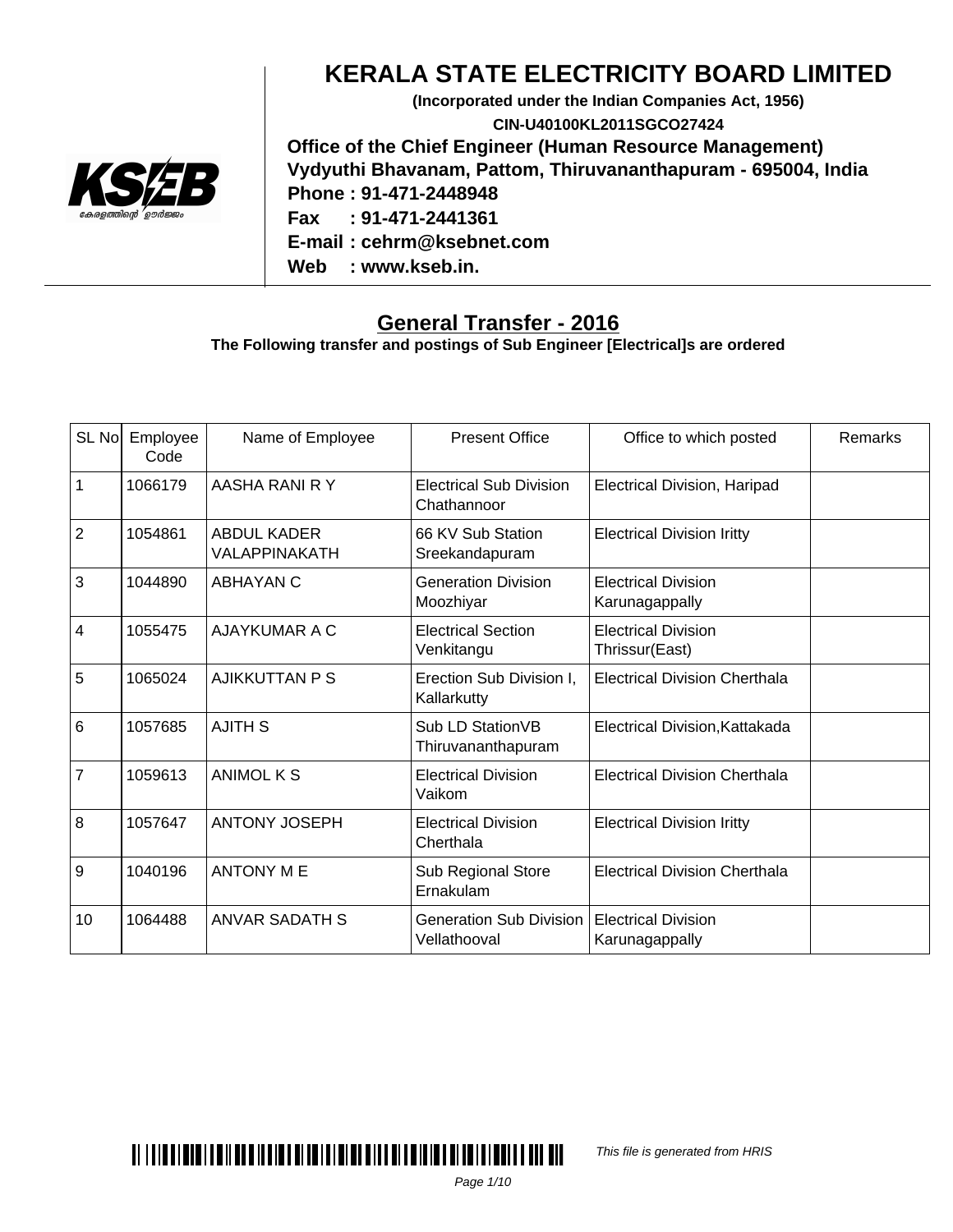|    | SL No Employee<br>Code | Name of Employee      | <b>Present Office</b>                          | Office to which posted                       | Remarks |
|----|------------------------|-----------------------|------------------------------------------------|----------------------------------------------|---------|
| 11 | 1043271                | <b>ASAINAR P A</b>    | <b>Electrical Section</b><br>Vennala           | <b>Electrical Division Aluva Town</b>        |         |
| 12 | 1103427                | <b>ASOK KUMAR K P</b> | <b>Electrical Section</b><br>Chovva            | <b>Electrical Division</b><br>Wadakkancherry |         |
| 13 | 1057671                | <b>ASOKA KUMAR B</b>  | <b>Electrical Section</b><br>Kandanakam        | <b>Electrical Division Chittur</b>           |         |
| 14 | 1057832                | <b>BABU KANICHERY</b> | <b>Electrical Section</b><br>Dharmasala        | <b>Electrical Division Kannur</b>            |         |
| 15 | 1039834                | <b>BAIJUM</b>         | <b>Electrical Section</b><br>Muhamma           | <b>Electrical Division Payyannur</b>         |         |
| 16 | 1056215                | <b>BAIJU V D</b>      | <b>Electrical Section</b><br>Irinjalakuda Noll | <b>Electrical Division Chalakudy</b>         |         |
| 17 | 1041255                | <b>BALAN A K</b>      | <b>Electrical Section</b><br>Parappukkara      | <b>Generation Circle Thrissur</b>            |         |
| 18 | 1043473                | <b>BEBAN THOMAS</b>   | <b>Electrical Section</b><br>Champakulam       | <b>Electrical Division Payyannur</b>         |         |
| 19 | 1058393                | <b>BIJU C JOSEPH</b>  | <b>Electrical Section</b><br>Charummood        | <b>Electrical Division Cherthala</b>         |         |
| 20 | 1040374                | <b>BIJU SV</b>        | <b>Electrical Section</b><br>Pothanicad        | <b>Electrical Division Thodupuzha</b>        |         |
| 21 | 1057707                | <b>BIJUKUMAR K C</b>  | <b>Electrical Section</b><br>Pattanakkad       | <b>Electrical Division Iritty</b>            |         |
| 22 | 1039998                | <b>CHANDRAN N V</b>   | <b>Electrical Section</b><br>Manajeshwaram     | <b>Electrical Division Kanhangad</b>         |         |
| 23 | 1041877                | <b>DASAPPANK</b>      | <b>Electrical Section</b><br>Pinarayi          | <b>Electrical Division Cherthala</b>         |         |
| 24 | 1062901                | ELJO JOSE K           | <b>Electrical Section</b><br>Vadanappilly      | Electrical Division Irinjalakuda             |         |
| 25 | 1041694                | <b>FELIX JACOB KR</b> | <b>Electrical Section</b><br>Thoppumpady       | <b>Electrical Division Cherthala</b>         |         |

#### Page 2/10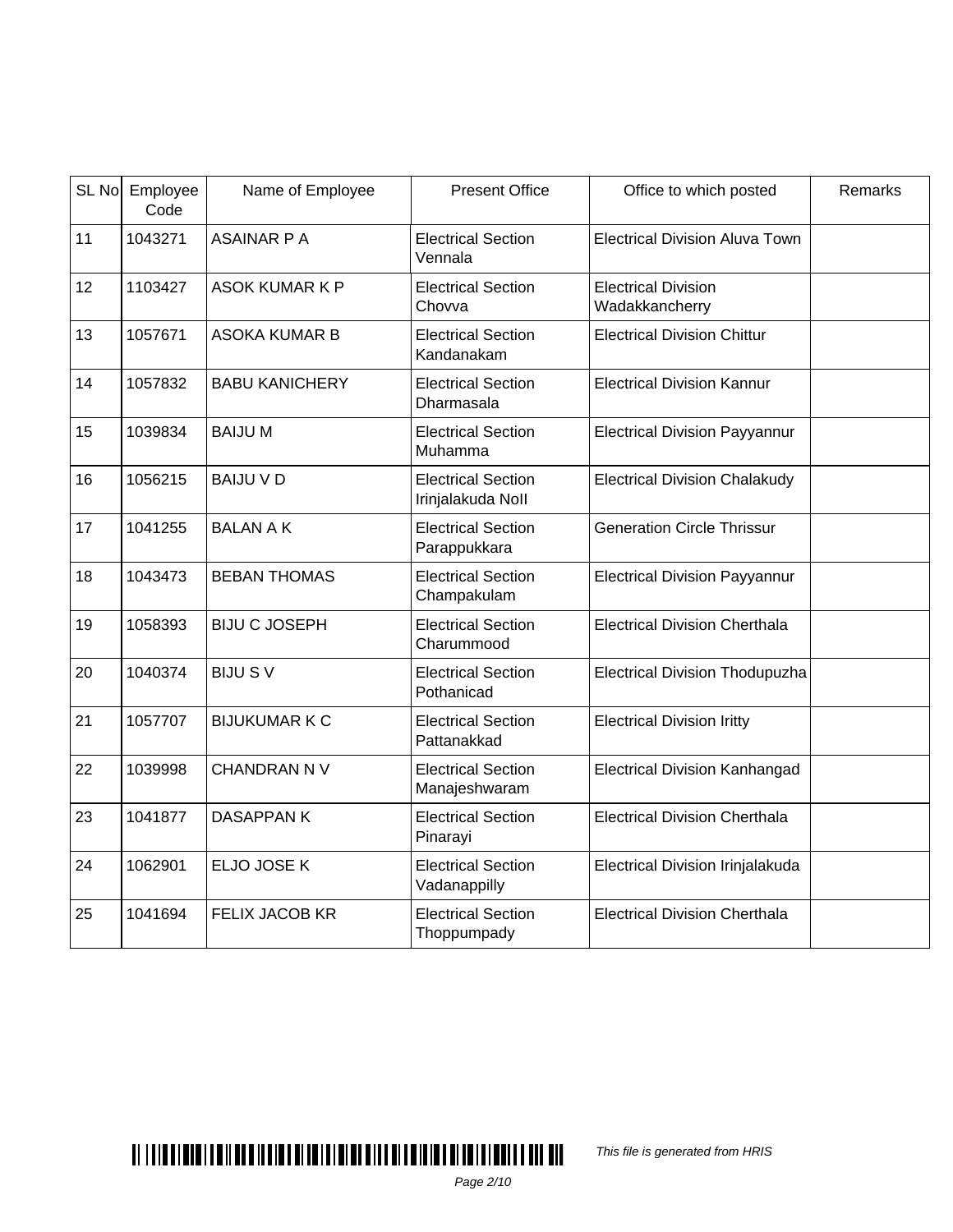| SL No | Employee<br>Code | Name of Employee         | <b>Present Office</b>                            | Office to which posted                                  | Remarks |
|-------|------------------|--------------------------|--------------------------------------------------|---------------------------------------------------------|---------|
| 26    | 1056177          | <b>GANGADHARAN TT</b>    |                                                  | Electrical Section, Karad Electrical Division Kozhikode |         |
| 27    | 1050103          | <b>GEETHA S S</b>        | <b>Electrical Sub Division</b><br>Vellayambalam  | Transmission Division,<br>Kazhakkuttom                  |         |
| 28    | 1061321          | <b>GEMINI JOSE</b>       | <b>Electrical Sub Division</b><br>Kurvilangad    | <b>Electrical Division Pala</b>                         |         |
| 29    | 1047044          | <b>GEVARGHESE KM</b>     | <b>Generation Sub Division</b><br>Moolamattom    | <b>Electrical Division Tripunithura</b>                 |         |
| 30    | 1040542          | <b>GOPAKUMARY</b>        | <b>Electrical Section</b><br>Pookkattumpadam (P) | <b>Electrical Division</b><br>Karunagappally            |         |
| 31    | 1055400          | <b>HANEES BABU V C</b>   | <b>Electrical Section</b><br>Pulikkal (P)        | <b>Electrical Division Manjeri</b>                      |         |
| 32    | 1054996          | <b>HAREENDRAN K G</b>    | <b>Electrical Section</b><br>Pulpally            | <b>Electrical Division Kalpetta</b>                     |         |
| 33    | 1040110          | <b>HARIMINIYADAN</b>     | <b>Electrical Section</b><br>Burnassery          | <b>Electrical Division Payyannur</b>                    |         |
| 34    | 1050431          | <b>INDRANI DEVIGS</b>    | <b>APDRP Construction</b><br>Division Kozhikode  | Thiruvananthapuram APDRP                                |         |
| 35    | 1055930          | <b>JAISON THOMAS</b>     | <b>Electrical Section</b><br>Perumbilavu         | <b>Electrical Division Chalakudy</b>                    |         |
| 36    | 1059144          | <b>JANEESHA CHANDRAN</b> | 66 KV Sub Station<br>Thrikkakara                 | <b>Electrical Division Tripunithura</b>                 |         |
| 37    | 1057058          | JAYACHANDRAN P C         | <b>Electrical Section</b><br>Vengad              | <b>Electrical Division Cherthala</b>                    |         |
| 38    | 1048910          | <b>JAYAKRISHNAN P</b>    | Maintenance Section II,<br>Madakkathara          | <b>Electrical Division Kozhikode</b>                    |         |
| 39    | 1050013          | <b>JAYAKUMAR K</b>       | <b>Electrical Section</b><br>Chennithala         | Electrical Division, Haripad                            |         |
| 40    | 1055900          | <b>JIJU T SAMUEL</b>     | <b>Electrical Section</b><br>Wadakkanchery       | <b>Electrical Division Thrissur</b><br>(West)           |         |
| 41    | 1057089          | <b>JOJO ROCKY T</b>      | <b>Electrical Section</b><br>Arthinkal           | <b>Electrical Division Iritty</b>                       |         |

This file is generated from HRIS

Page 3/10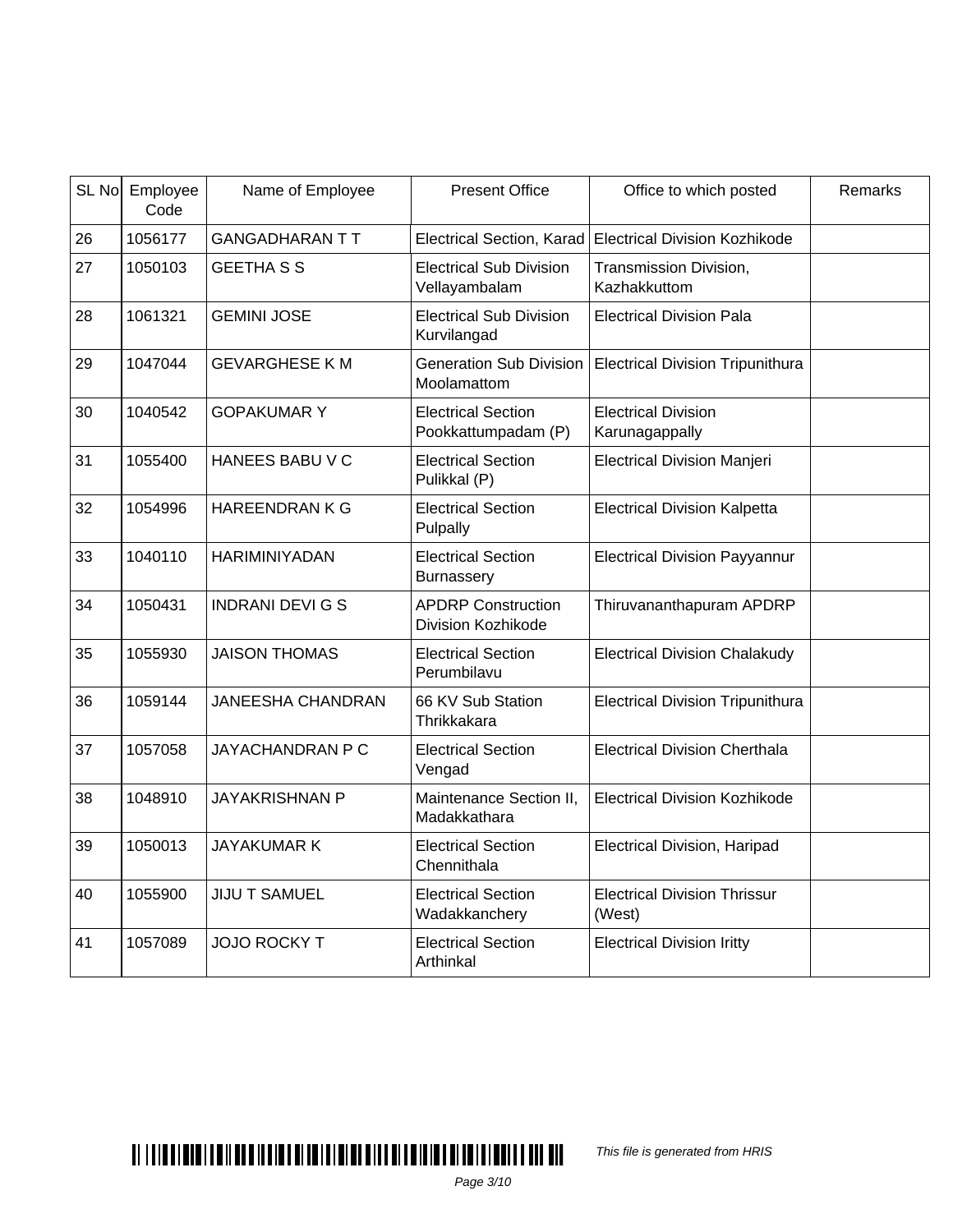| SL No | Employee<br>Code | Name of Employee       | <b>Present Office</b>                          | Office to which posted                       | Remarks |
|-------|------------------|------------------------|------------------------------------------------|----------------------------------------------|---------|
| 42    | 1051606          | <b>JOSEPH JOLLY KT</b> | <b>Construction Section</b><br>Kaloor          | <b>Electrical Division</b><br>Mattancherry   |         |
| 43    | 1056853          | <b>JOSEPH V C</b>      | <b>Electrical Section</b><br>Payyavur          | <b>Electrical Division Kannur</b>            |         |
| 44    | 1055197          | <b>JOSHITG</b>         | <b>Electrical Section</b><br>Manimala          | <b>Electrical Division Ponkunnam</b>         |         |
| 45    | 1057621          | <b>JOY MATHEW</b>      | <b>Electrical Section</b><br>Vadasserikkara    | <b>Generation Circle Moozhiyar</b>           |         |
| 46    | 1058499          | <b>KANAKARAJ K</b>     | <b>Electrical Section</b><br>Thirunavaya (P)   | Electrical Division, Kattakada               |         |
| 47    | 1043428          | <b>KANNADASNS</b>      | <b>Electrical Section</b><br>Thiruvilwamala    | <b>Electrical Division Shoranur</b>          |         |
| 48    | 1041541          | <b>KARTHIKEYAN KL</b>  | <b>Electrical Section</b><br>Arakkunnam        | <b>Electrical Division Pallom</b>            |         |
| 49    | 1042730          | <b>KRISHNA KUMAR A</b> | <b>Electrical Section</b><br>Neyyattinkara     | Electrical Division, Kattakada               |         |
| 50    | 1060323          | <b>KRISHNAKUMAR M</b>  | Electrical Section Chelari Electrical Division | Thiruvananthapuram                           |         |
| 51    | 1064163          | <b>MAHESH M</b>        | <b>Electrical Section</b><br>Paravoor          | <b>Generation Circle Moozhiyar</b>           |         |
| 52    | 1061414          | <b>MANIKANDAN M</b>    | <b>Electrical Section</b><br>Mavungal          | <b>Electrical Division Kasaragod</b>         |         |
| 53    | 1043609          | MANIKUTTAN K J         | <b>Electrical Section Parad</b>                | <b>Electrical Division Cherthala</b>         |         |
| 54    | 1058532          | <b>MANOJ KUMAR C T</b> | <b>Electrical Section</b><br>Murikkassery      | <b>Electrical Division Tripunithura</b>      |         |
| 55    | 1041675          | MICHAEL AUGUSTINE      | 66kV Substation,<br>Nedumkandam                | <b>Electrical Division Pala</b>              |         |
| 56    | 1057370          | <b>MOHANAN M</b>       | <b>Electrical Section</b><br>Kuttikkole        | <b>Electrical Division Kanhangad</b>         |         |
| 57    | 1057788          | <b>MONCY PS</b>        | <b>Electrical Section</b><br>Parappukkara      | <b>Electrical Division</b><br>Thrissur(East) |         |

# $\blacksquare$

This file is generated from HRIS

Page 4/10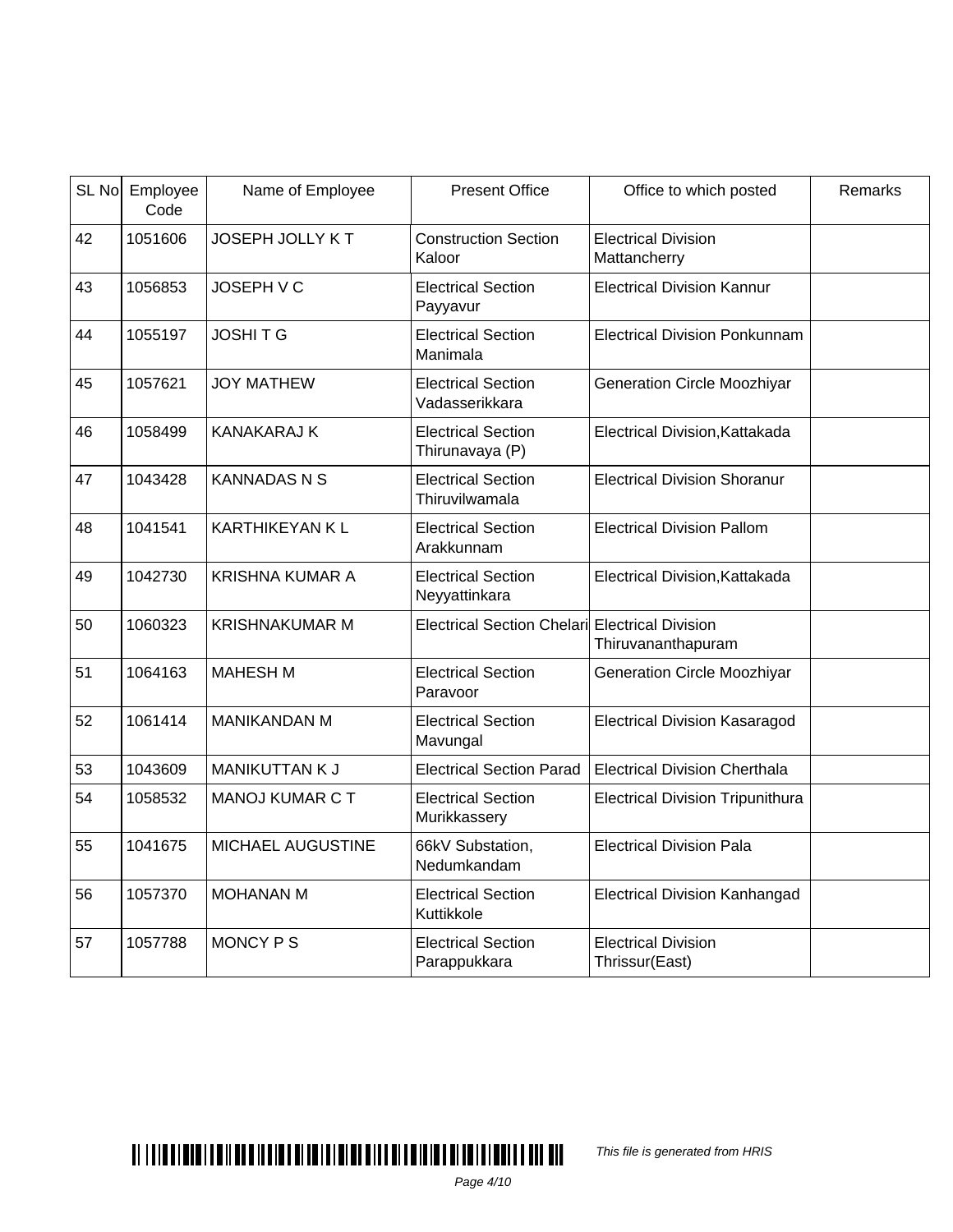| SL No | Employee<br>Code | Name of Employee       | <b>Present Office</b>                          | Office to which posted                                  | Remarks |
|-------|------------------|------------------------|------------------------------------------------|---------------------------------------------------------|---------|
| 58    | 1059566          | <b>NAJEEBK</b>         | <b>Electrical Section Mayyil</b>               | <b>Electrical Division Alappuzha</b>                    |         |
| 59    | 1055638          | <b>NANDA KUMAR R</b>   | <b>Electrical Section</b><br>Alappuzha (North) | <b>Electrical Division Iritty</b>                       |         |
| 60    | 1041567          | NOORUMOHAMMED M        | <b>Electrical Section</b><br>Ambalappuzha      | <b>Electrical Division Payyannur</b>                    |         |
| 61    | 1054925          | PEER MOHAMMED P M      | <b>Electrical Section</b><br>Koduvayoor        | <b>Electrical Division Chittur</b>                      |         |
| 62    | 1040904          | <b>PRASAD V</b>        | Electrical Section Chokly                      | <b>Electrical Division Cherthala</b>                    |         |
| 63    | 1042591          | PUNNOOSE MATHEW        | <b>Electrical Section</b><br>Ramapuram         | <b>Generation Circle</b><br>Moolamattom                 |         |
| 64    | 1040333          | <b>PYARILAL P</b>      | <b>Electrical Section</b><br>Chapparappadavu   | <b>Electrical Division Alappuzha</b>                    |         |
| 65    | 1039373          | <b>RADHAKRISHNAN T</b> | <b>Electrical Section</b><br>Sreevaraham       | <b>System Operation Circle VB</b><br>Thiruvananthapuram |         |
| 66    | 1042089          | <b>RAGHAVANTI</b>      | <b>Electrical Section</b><br>Meppadi           | <b>Electrical Division</b><br>Mananthavady              |         |
| 67    | 1056652          | <b>RAJEEV R</b>        | <b>Electrical Section</b><br>Kolencherry       | <b>Electrical Division NParur</b>                       |         |
| 68    | 1058133          | <b>RAJEEVAN S</b>      | <b>Electrical Section</b><br>Paravoor          | <b>Generation Circle Moozhiyar</b>                      |         |
| 69    | 1051442          | RAJENDRA PANICKER T P  | Sub Regional Store<br>Alappuzha                | <b>Electrical Division Iritty</b>                       |         |
| 70    | 1041474          | <b>RAJENDRAN G</b>     | <b>Electrical Section</b><br>Mulakkuzha        | <b>Electrical Division Mavelikkara</b>                  |         |
| 71    | 1043559          | RAJENDRAN PILLAI R     | <b>Electrical Section</b><br>Kakkad            | <b>Electrical Division Chathannoor</b>                  |         |
| 72    | 1041929          | <b>RAJENDRAN S</b>     | 110kV Sub Station,<br>Thykattussery            | <b>Electrical Division Iritty</b>                       |         |
| 73    | 1048348          | <b>RAJESH KUMAR C</b>  | 110kV Sub Station,<br>Chellanam                | <b>Electrical Division Iritty</b>                       |         |

This file is generated from HRIS

Page 5/10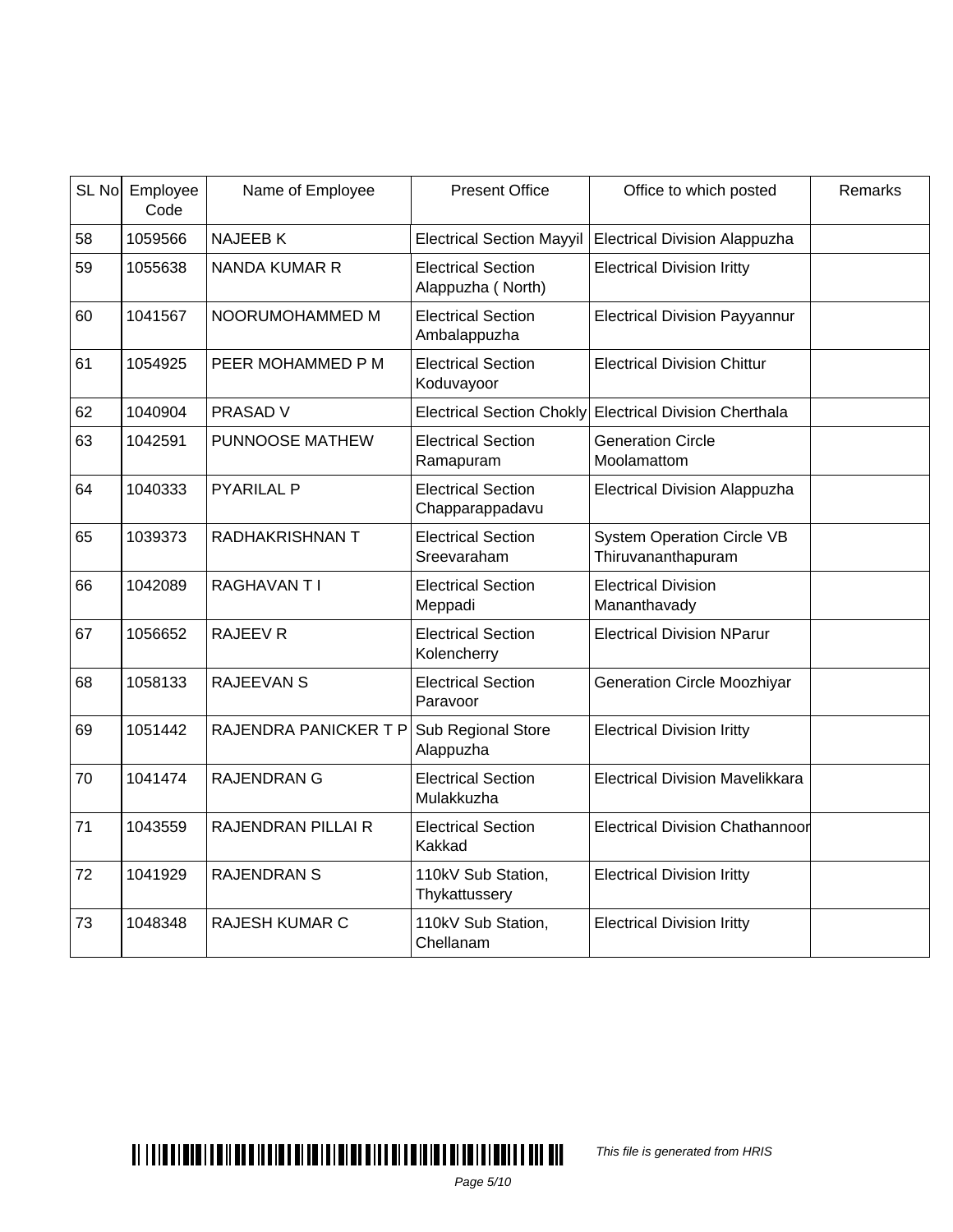| SL No | Employee<br>Code | Name of Employee        | <b>Present Office</b>                          | Office to which posted                        | Remarks |
|-------|------------------|-------------------------|------------------------------------------------|-----------------------------------------------|---------|
| 74    | 1049897          | <b>RAJKUMAR R</b>       | <b>Electrical Section</b><br>Arthinkal         | <b>Electrical Division Iritty</b>             |         |
| 75    | 1047777          | <b>RAJUER</b>           | <b>Electrical Section</b><br>Upputhara         | <b>Electrical Division Pallom</b>             |         |
| 76    | 1041155          | RAJU M V                | <b>Electrical Section</b><br>Poonjar           | <b>Electrical Division Pallom</b>             |         |
| 77    | 1055508          | <b>RAJUS</b>            | <b>Electrical Section</b><br>Puthuppady        | Electrical Division Chathannoor               |         |
| 78    | 1054595          | <b>RATHEESH G</b>       | <b>Electrical Section</b><br>Pallippad         | <b>Electrical Division</b><br>Perumbavoor     |         |
| 79    | 1054938          | <b>REMASANKS</b>        | <b>Electrical Section</b><br>Edathua           | <b>Electrical Division Payyannur</b>          |         |
| 80    | 1058619          | RIJO C GEORGE           | <b>Electrical Section</b><br>Kandasankadavu    | <b>Electrical Division Thrissur</b><br>(West) |         |
| 81    | 1055944          | ROOPESH P D             | <b>Electrical Sub Division</b><br>Puthencruz   | <b>Electrical Division Tirur</b>              |         |
| 82    | 1040334          | <b>SALIKUMAR C R</b>    | <b>Electrical Section</b><br>Kottayam (C)      | <b>Electrical Division Cherthala</b>          |         |
| 83    | 1058194          | <b>SALIL KUMAR K G</b>  | <b>Electrical Section</b><br>Punnayurkulam     | <b>Electrical Division Thrissur</b><br>(West) |         |
| 84    | 1044839          | SANKARANARAYANAN A<br>S | <b>Electrical Section</b><br>Irinjalakuda Nol  | <b>Electrical Division Kodungallur</b>        |         |
| 85    | 1056569          | SANTHOSH K I            | <b>Electrical Section</b><br>College Ernakulam | <b>Electrical Division Tripunithura</b>       |         |
| 86    | 1043731          | <b>SATHEESH KUMAR R</b> | Electrical Section,<br>Poothakulam             | <b>Generation Circle</b><br>Moolamattom       |         |
| 87    | 1040511          | <b>SATHYAN MT</b>       | <b>Electrical Section</b><br>Cherupuzha        | Electrical Division Alappuzha                 |         |
| 88    | 1060135          | SEBASTIAN K C           | <b>Electrical Section</b><br>Kottayam (C)      | <b>Electrical Division Vaikom</b>             |         |

This file is generated from HRIS

Page 6/10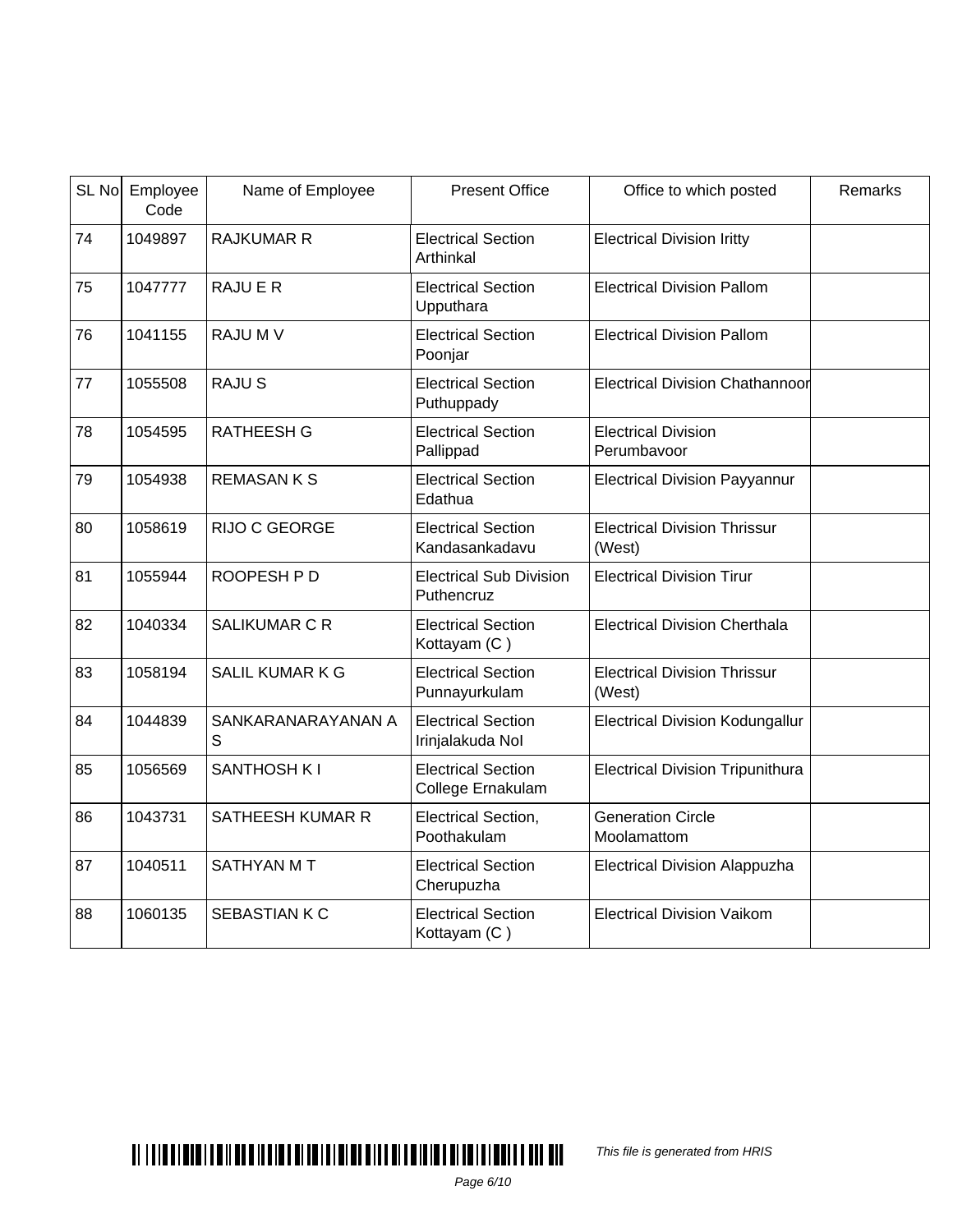|     | SL No Employee<br>Code | Name of Employee       | <b>Present Office</b>                                   | Office to which posted                           | Remarks |
|-----|------------------------|------------------------|---------------------------------------------------------|--------------------------------------------------|---------|
| 89  | 1057918                | <b>SETHU J</b>         | <b>Electrical Section</b><br>Pariyaram                  | <b>Electrical Division Cherthala</b>             |         |
| 90  | 1039971                | <b>SHAJI B</b>         | <b>Electrical Section Vellur</b>                        | <b>Electrical Division Aluva Town</b>            |         |
| 91  | 1043244                | <b>SHAJI B</b>         | <b>Electrical Section Edoor</b>                         | <b>Electrical Division Alappuzha</b>             |         |
| 92  | 1054956                | <b>SHAJIKM</b>         | <b>Electrical Section</b><br>Girinagar                  | <b>Electrical Division Tripunithura</b>          |         |
| 93  | 1040582                | <b>SHAJI V D</b>       | <b>Electrical Section</b><br>Kakkayangad                | <b>Transmission Circle Alappuzha</b>             |         |
| 94  | 1058506                | SHIBU <sub>C</sub>     | <b>Electrical Section</b><br>Mannuthy<br>(Madakkathara) | <b>Electrical Division Kollam</b>                |         |
| 95  | 1103713                | <b>SHIJIK</b>          | <b>Electrical Section</b><br>Vechoochira                | <b>Electrical Division</b><br>Thiruvananthapuram |         |
| 96  | 1059464                | <b>SHIJIPS</b>         | <b>Electrical Section</b><br>Kelakam                    | <b>Electrical Division Cherthala</b>             |         |
| 97  | 1056940                | <b>SIBI PETER</b>      | <b>Electrical Section</b><br>Alappuzha (Town)           | <b>Electrical Division Iritty</b>                |         |
| 98  | 1039369                | <b>SIVAKUMAR M</b>     | <b>Electrical Section</b><br>Sreevaraham                | <b>Electrical Division</b><br>Thiruvananthapuram |         |
| 99  | 1057556                | <b>SOGI THOMAS</b>     | <b>Electrical Section Aluva</b><br>Town                 | <b>Electrical Division</b><br>Perumbavoor        |         |
| 100 | 1055942                | <b>SONY FRANCIS</b>    | <b>Electrical Circle</b><br>Alappuzha                   | <b>Electrical Division Iritty</b>                |         |
| 101 | 1059461                | <b>SREEJAV</b>         | <b>TMR Division Pallom</b>                              | <b>Electrical Division Kottarakkara</b>          |         |
| 102 | 1054494                | <b>SREEJITH KV</b>     | <b>Electrical Section</b><br>Thannermukkom              | <b>Electrical Division Iritty</b>                |         |
| 103 | 1040179                | <b>SREEKUMAR V</b>     | <b>Electrical Section Iritty</b>                        | <b>Electrical Division Alappuzha</b>             |         |
| 104 | 1058018                | <b>SREENIVASAN C</b>   | <b>Electrical Section</b><br>Kuttipuram                 | Electrical Division, Kattakada                   |         |
| 105 | 1056493                | <b>SREENIVASAN N P</b> | 66 KV Sub Station<br>Pudukad                            | Electrical Division Irinjalakuda                 |         |

# $\blacksquare$

This file is generated from HRIS

Page 7/10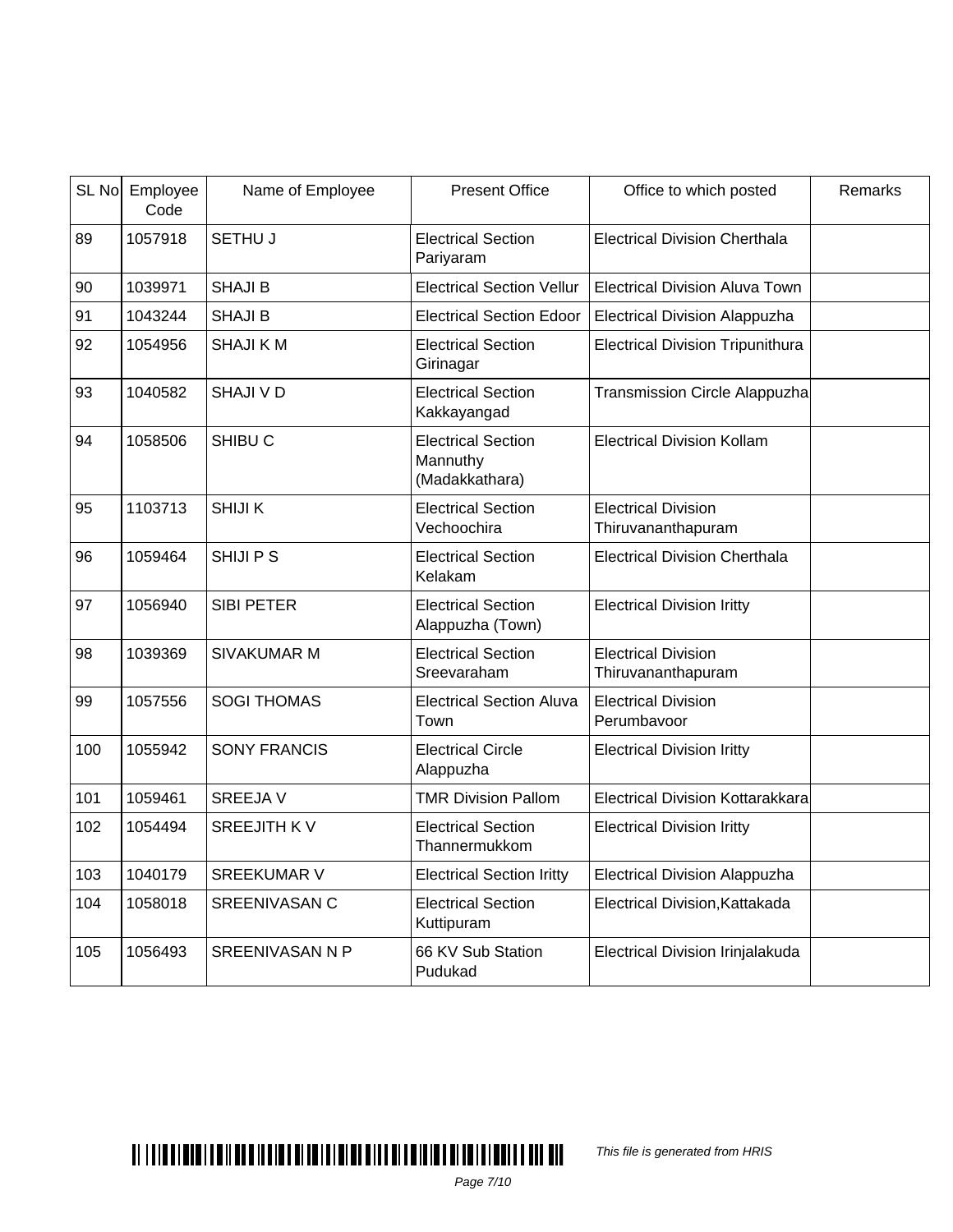| SL No | Employee<br>Code | Name of Employee         | <b>Present Office</b>                         | Office to which posted                                  | Remarks |
|-------|------------------|--------------------------|-----------------------------------------------|---------------------------------------------------------|---------|
| 106   | 1033260          | <b>SUDARSANA RAJ S R</b> | Thiruvananthapuram<br><b>APDRP</b>            | <b>Electrical Division</b><br>Kazhakkuttom              |         |
| 107   | 1039850          | <b>SUDARSANAN B</b>      | 66kV GIS Fort Kochi                           | <b>Electrical Division Cherthala</b>                    |         |
| 108   | 1059973          | SUDEEP J                 | <b>Electrical Section</b><br>Mavelikkara      | <b>Electrical Division, Haripad</b>                     |         |
| 109   | 1053662          | <b>SUJITH KJ</b>         | <b>Electrical Division</b><br>Thrissur (West) | <b>Electrical Division</b><br>Thrissur(East)            |         |
| 110   | 1042348          | <b>SUKUMARAN A</b>       | <b>Electrical Section</b><br>Manjeri (South)  | <b>Electrical Division, Kondotty</b>                    |         |
| 111   | 1054921          | SUMASH PRASAD N G        | <b>Electrical Section</b><br>Karukutty        | Electrical Division Irinjalakuda                        |         |
| 112   | 1047082          | <b>SUMESH S</b>          | <b>Electrical Section</b><br>Thrikodithanam   | <b>Electrical Division</b><br>Moovattupuzha             |         |
| 113   | 1052347          | <b>SUNIL MG</b>          | <b>Electrical Section</b><br>Thrithala        | <b>Electrical Division</b><br>Kunnamkulam               |         |
| 114   | 1041984          | <b>SUNIL T</b>           | <b>Electrical Section</b><br>Poochakkal       | <b>Electrical Division Iritty</b>                       |         |
| 115   | 1055847          | SURESH P S               | <b>Electrical Section</b><br>Kombodinjamakkal | <b>Electrical Division Chalakudy</b>                    |         |
| 116   | 1045536          | THILAKAN M K             | <b>Electrical Section</b><br>Poochakkal       | <b>Electrical Division Iritty</b>                       |         |
| 117   | 1065347          | THOMSON P M              | <b>Electrical Section</b><br>Mattannur        | <b>Electrical Division Ernakulam</b>                    |         |
| 118   | 1046753          | <b>TOMY KURIAN</b>       | <b>Generation Division</b><br>Poringalkuthu   | Transmission Circle Alappuzha                           |         |
| 119   | 1059556          | <b>UDAYAKUMAR K K</b>    |                                               | Electrical Section Madayi Transmission Circle Alappuzha |         |
| 120   | 1041083          | <b>ULLASKS</b>           | <b>Electrical Section</b><br>Kechery          | <b>Electrical Division Thrissur</b><br>(West)           |         |
| 121   | 1040574          | <b>VARGHESE A</b>        | <b>Electrical Circle</b><br>Alappuzha         | <b>Electrical Division Payyannur</b>                    |         |

This file is generated from HRIS

Page 8/10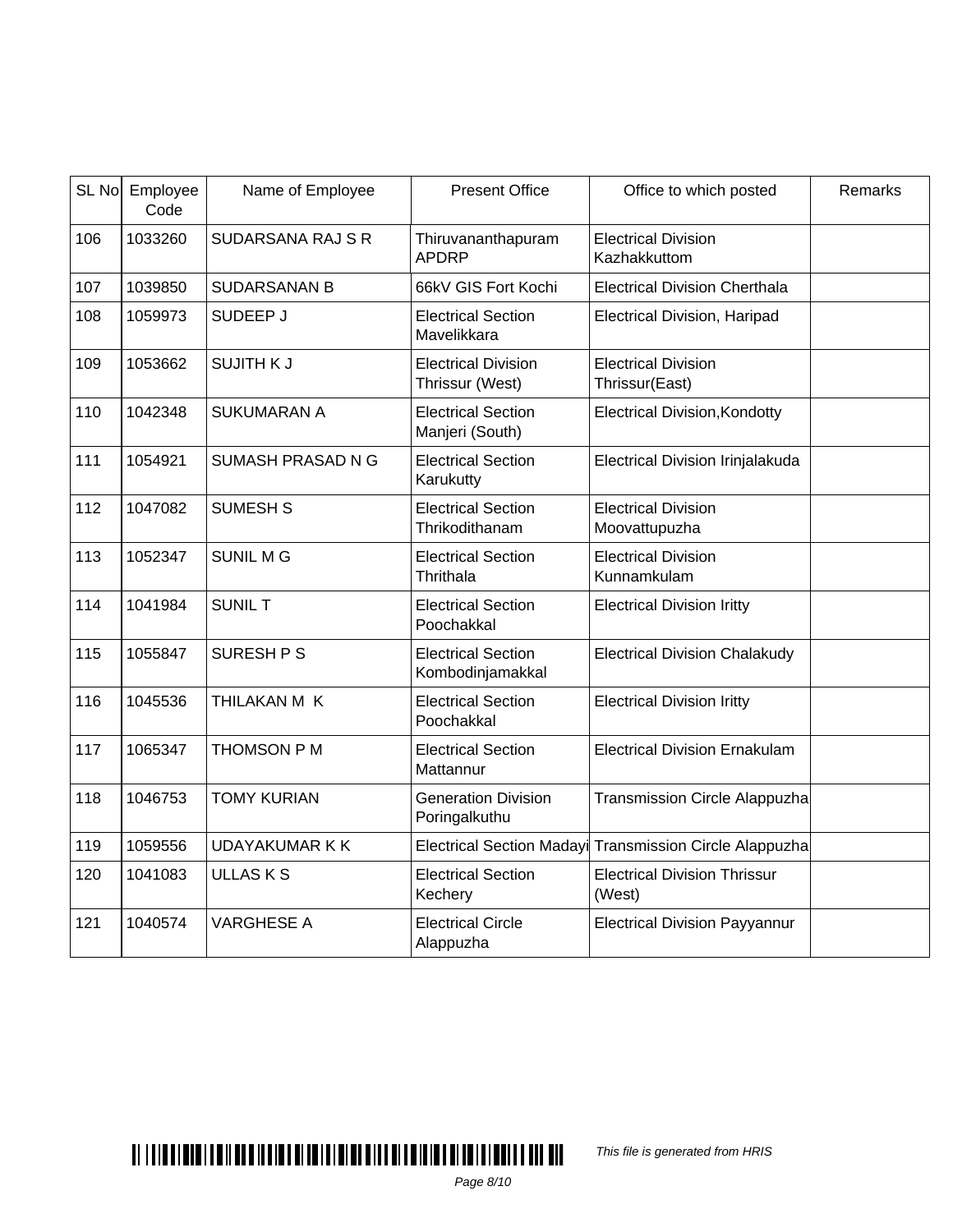| SL No | Employee<br>Code | Name of Employee                        | <b>Present Office</b>                             | Office to which posted                      | Remarks |
|-------|------------------|-----------------------------------------|---------------------------------------------------|---------------------------------------------|---------|
| 122   | 1043238          | VASANTHAKUMAR V R                       | Generation Sub Division<br>Moolamattom            | <b>Electrical Division Alappuzha</b>        |         |
| 123   | 1041223          | <b>VENUGOPAL R</b>                      | <b>Electrical Section</b><br>Alakode              | Transmission Circle Alappuzha               |         |
| 124   | 1060556          | <b>VICTOR TV</b>                        | <b>Electrical Section</b><br>Ayyanthole           | <b>Generation Circle</b><br>Kothamangalam   |         |
| 125   | 1069349          | <b>VIDHU KRISHNAN R</b>                 | <b>Electrical Sub Division</b><br>Kesavadasapuram | Chief Engineer (HRM)                        |         |
| 126   | 1040432          | <b>VIJAYAKUMAR B</b>                    | <b>Electrical Section</b><br>Aryanad              | <b>Electrical Division</b><br>Neyyattinkara |         |
| 127   | 1039989          | <b>VINOD K</b>                          | <b>Generation Division</b><br>Kakkad Seethathode  | <b>Electrical Division Kollam</b>           |         |
| 128   | 1056870          | VINOJ V                                 | 66KV Sub Station<br>Pathirappally                 | <b>Electrical Division Iritty</b>           |         |
| 129   | 1056697          | YOUSUFALI PUTHALAVAN Electrical Section | Edavannappara                                     | <b>Electrical Division Manjeri</b>          |         |

**Note:-**

- (1) The above transfers and postings are ordered in the exigency of service and in public interest.
- (2) The transferees may be relieved forthwith.
- (3) The HRIS Package may be updated before issuing L.P.C

 $Q_{\text{eff}}$ 

**CHIEF ENGINEER (HRM)**